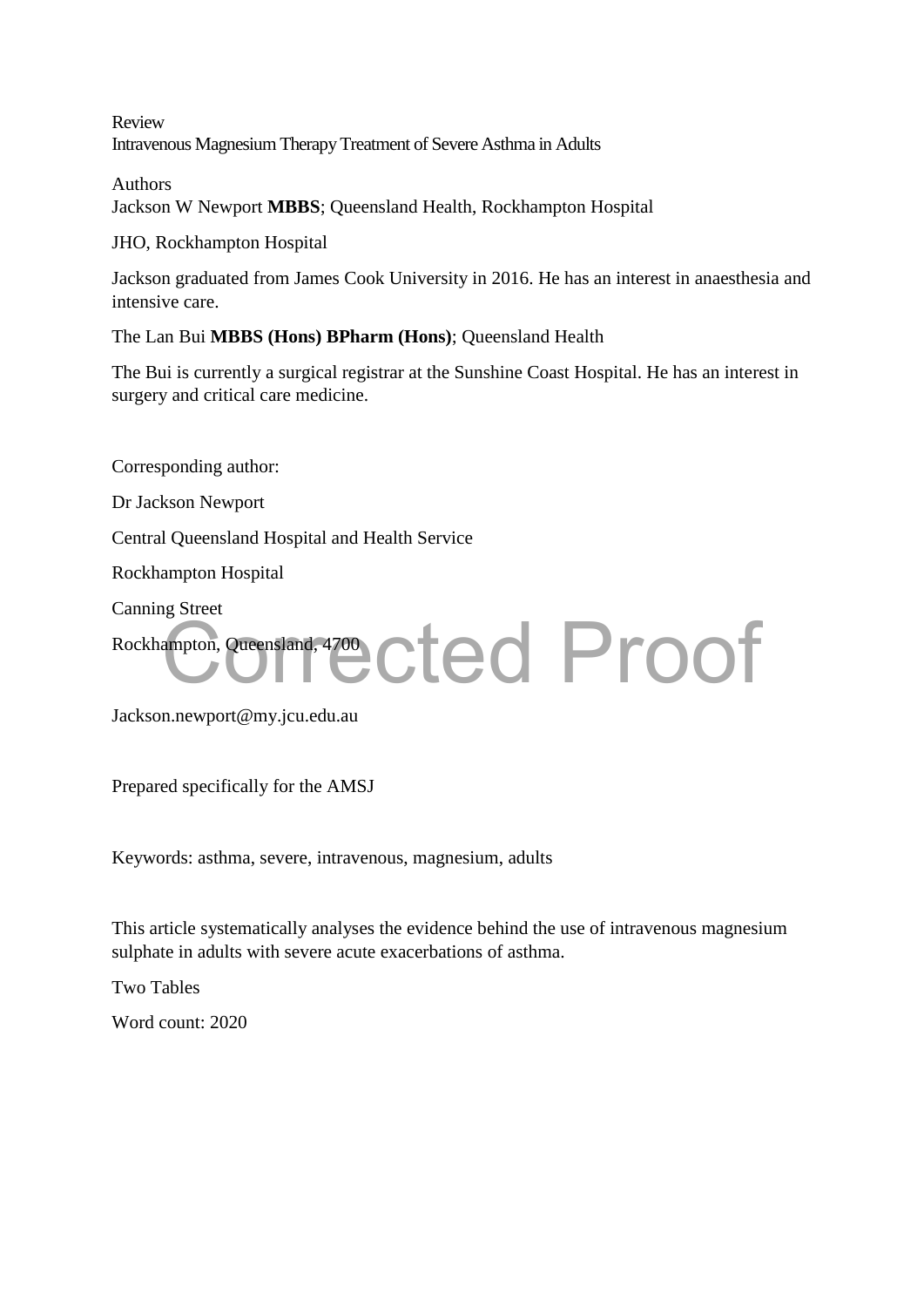### **Abstract**

**Background:** Acute exacerbations of asthma may present as severe life-threatening illness that accounts for as many as 37,500 hospitalisations and 394 deaths each year in Australia. The current cornerstone of therapy in acute asthma includes short acting beta-2 agonists, short acting anti-muscarinic agents and corticosteroids. This systematic review aims to assess the current evidence for the use of intravenous magnesium and its efficacy in acute severe asthma.

**Materials and Methods:** An online literature review of databases including OVID Medline, The Cochrane Database of Systematic Reviews, and PubMed was undertaken, including articles published between 1980 and 2017. Articles were analysed based on evidence regarding respiratory function, hospital admissions, biochemical effects, and adverse effects.

**Results:** Although IV magnesium sulphate did not show statistically significant benefits in all asthma groups, there appeared to be some evidence of its efficacy in a subset of patients with severe asthma that had failed other first-line therapies. The treatment can reduce hospital admission rates with little evidence of adverse effects.

**Conclusion:** The role of IV magnesium sulphate in asthma remains unclear; however, IV magnesium sulphate appears to be efficacious in severe asthma exacerbations when used synergistically with standard therapy.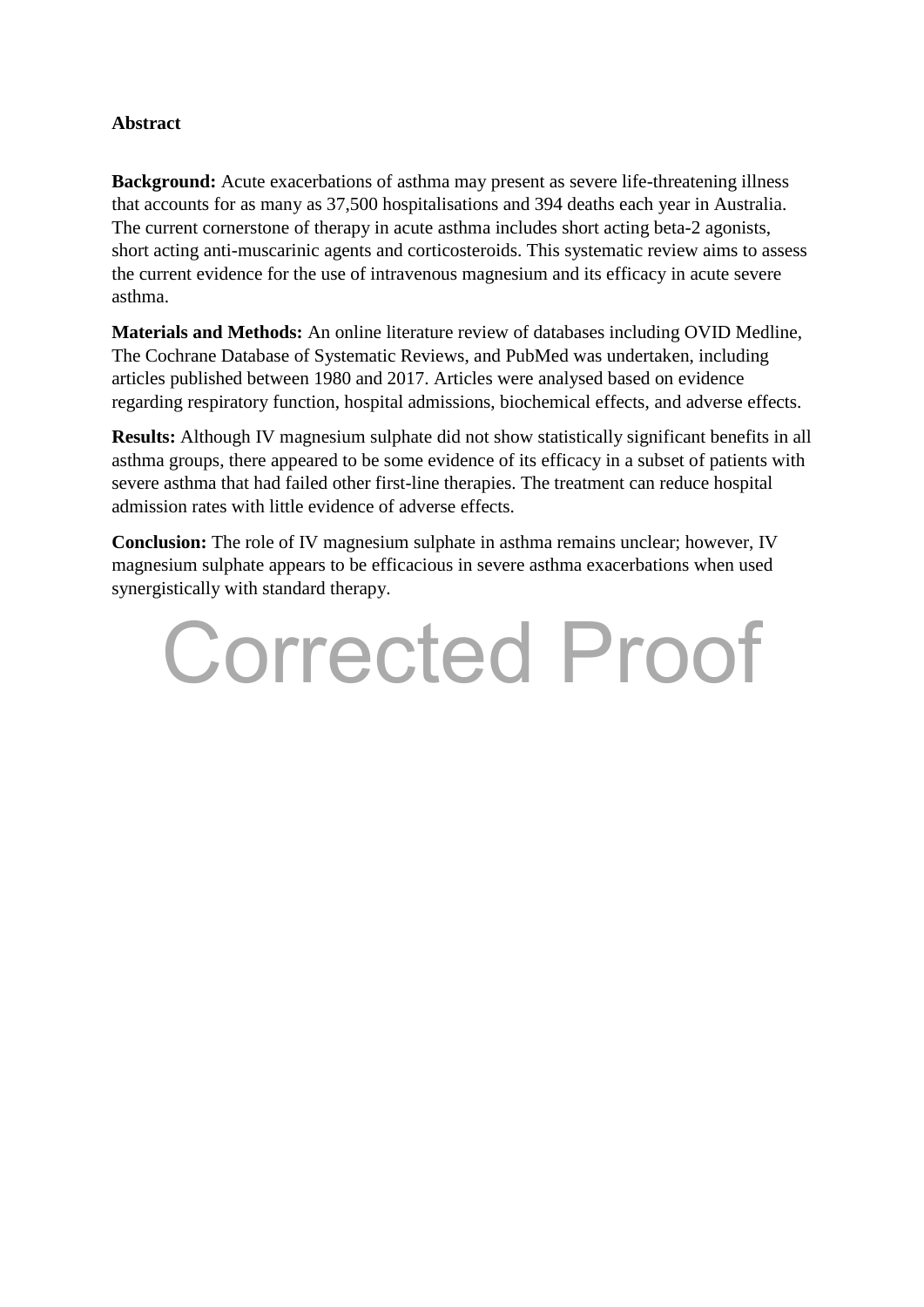### **Introduction**

Asthma is a serious medical condition with potentially life-threatening consequences for all age groups. In Australia, acute asthma attacks account for some 37,500 hospitalisations and 394 deaths per year [1]. Although not completely understood, airway hyper-responsiveness is caused by acute and chronic inflammation in the lungs. The sum of these inflammatory reactions causes bronchoconstriction, bronchial oedema, and increased mucus production. Subsequently, patients suffer from recurrent episodic wheezing, dyspnoea, chest tightness, and persistent cough [1,2].

Asthma can be categorised into mild, moderate, severe, or life-threatening (Table 1). A feared complication is status asthmaticus (SA). This is a severe subset of acute asthma that is unresponsive to first line therapies [3]. SA carries a mortality of 10-25% in patients intubated in Intensive Care Units (ICU). During SA, hypoxaemia develops due to lung hyperinflation, alveolar hypoventilation, and regional ventilation/perfusion (V/Q) mismatch, leading to acute type II (hypercapnic) respiratory failure. Death results from cardiopulmonary arrest [4,5].

### [Table 1]

Current Australian guidelines highlight three fundamental medication classes to treat moderate-to-severe acute exacerbations: short-acting beta-2 agonists (SABA), short-acting muscarinic antagonists (SAMA), and corticosteroids [7]. The dilemma arises when a patient with SA responds poorly to these established measures. Thus, research into novel or alternative approaches is important. Methylxanthine derivatives, such as theophylline, were initially promising but later failed to show additional benefit over established therapies [8]. One proposed alternative is intravenous magnesium sulphate (IVMS). Initially promising but later failed to show additional benefit over established therapies [8].<br>
One proposed alternative is intravenous magnesium sulphate (IVMS).<br>
Use of magnesium for the treatment of asthma exacerbation

*al*. in 1936 [9]. While its exact mechanism of action remains unknown, magnesium is hypothesised to mediate bronchodilation via three mechanisms. Firstly, magnesium competes with calcium for entry into cells through voltage- and receptor-operated calcium channels. This causes inhibition of intracellular calcium release from the sarcoplasmic reticulum and inhibits smooth muscle contraction [10]. Secondly, it inhibits acetylcholine release and prevents mast cells from releasing histamine [11]. Thirdly, it has anti-inflammatory properties against T-lymphocytes, neutrophils, and pro-inflammatory cytokines [12].

Worldwide, there are discrepancies in the adoption of IVMS into clinical practice. In the United Kingdom (UK), utilisation of IVMS is extensive, with up to 93% of severe asthma presentations to the emergency department given IVMS [13]. In contrast, IVMS for severe asthma is used sparingly in the United States, given only in 2.5% of emergency department presentations [14]. This disparity is likely due to conflicting data concerning the effects of magnesium on bronchial hyperreactivity [15]. This article aims to examine the effect of IVMS in severe asthma and SA in the emergency department in the three main areas of respiratory function, hospital admissions, and its biochemical and adverse effects.

### **Methods**

A literature search was conducted in 2016 and 2017. Online databases that were used to evaluate the evidence surrounding the use of intravenous magnesium sulphate include: OVID Medline, The Cochrane Database of Systematic Reviews, and PubMed. Articles were found using the following terms: intravenous, magnesium, adult, exacerbation, asthma, and critical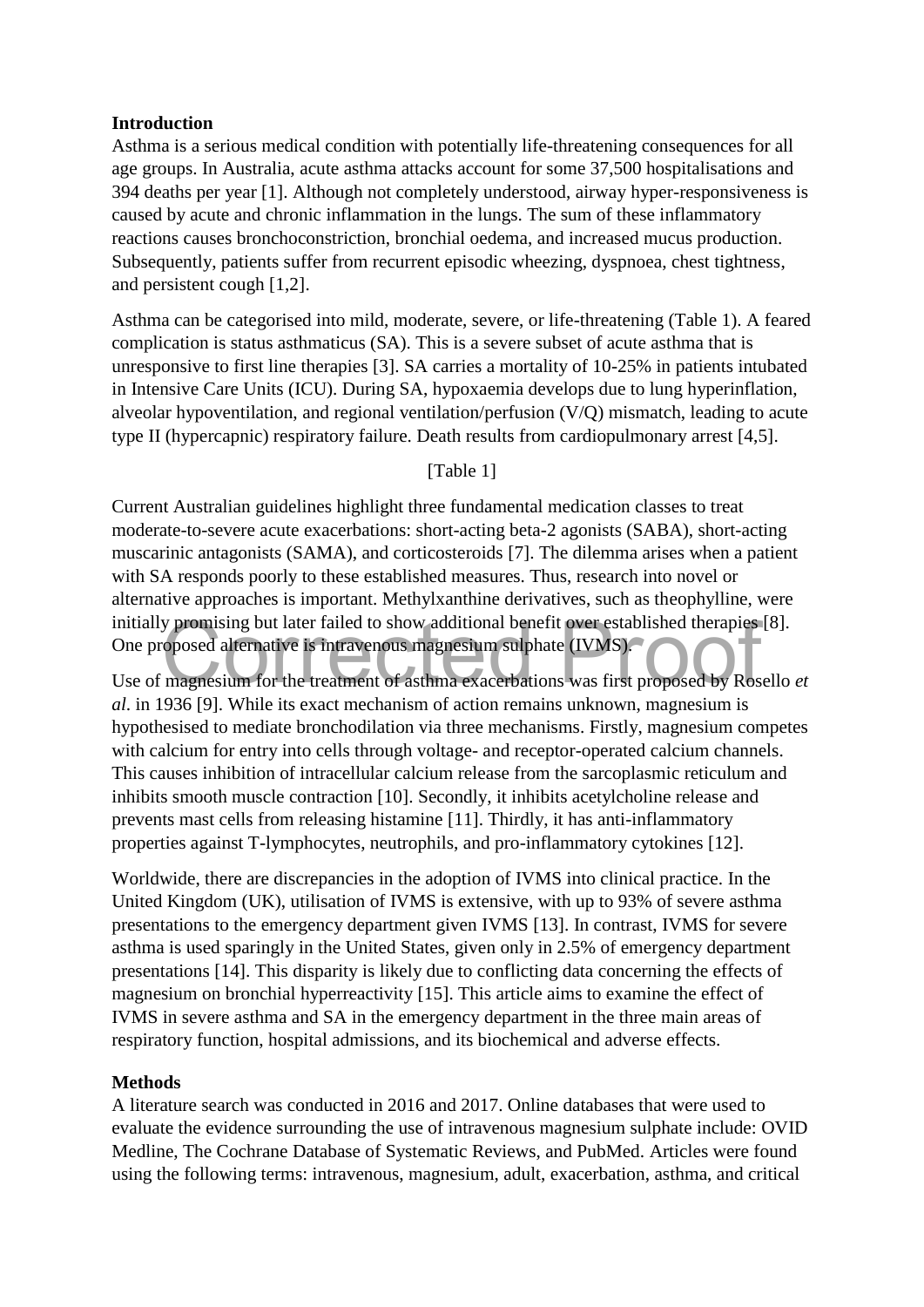care. Manual reference searching was also employed during this research period. The literature search was limited to trials from 1980 to 2017 (totalling 37 years).

Initially, articles were screened for relevant search terms in their title and abstract, and the availability of full-text original research. Included in the analysis were full text papers of randomised control trials of intravenous magnesium sulphate compared with placebo in asthma exacerbations in adults. Only papers published in English were included. Studies were excluded if the focus was nebulised magnesium sulphate, the studies involved child subjects (less than 18 years of age), the language of publication was not English, or if the research was unpublished. A total of 504 articles were found using the search terms 'magnesium' and 'asthma'. 113 search results were found using 'intravenous magnesium AND Asthma', and these articles were subsequently screened for relevance. Meta-analyses were included if they addressed the key research question and were applicable to adults. Randomised control trials were included if they met the above criteria. A total of 18 randomised control trials and three meta-analyses were included for review.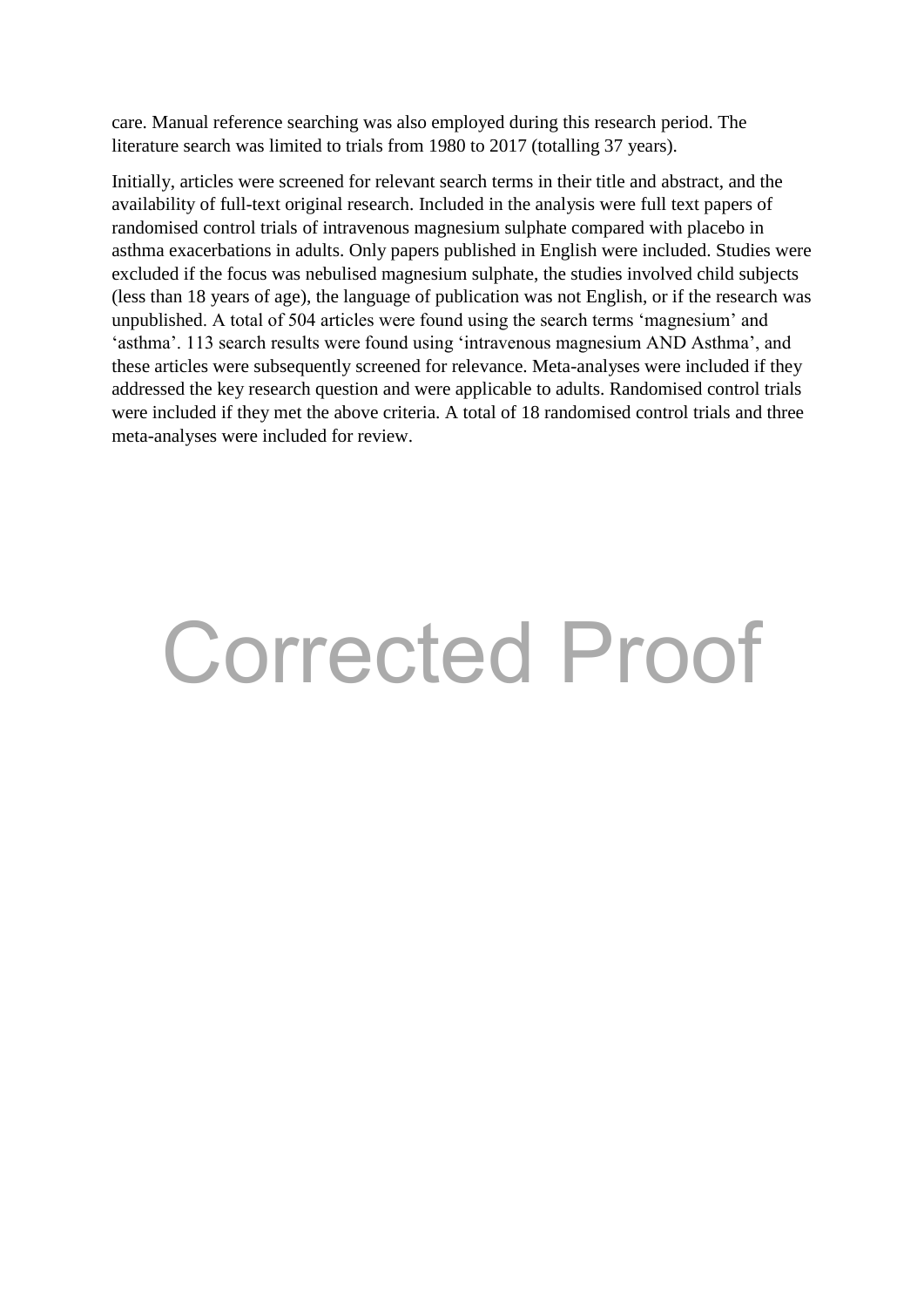### **Results:**

Table 2 – lists the articles meeting inclusion criteria in this review, the type of study and the summarised findings of each.

### **Discussion:**

### *Respiratory function*

Several studies have demonstrated IVMS to have positive bronchodilatory effects, showing improvements in spirometry values such as forced vital capacity (FVC), forced expiratory volume in one second  $(FEV_1)$  and peak expiratory flow rate (PEFR) after IVMS administration [12-19]. Okayama and Aikawa [12] noted dose-dependent improvements in FVC (117 $\pm$ 3%) and FEV<sub>1</sub> (118 $\pm$ 1%) after administration of IVMS infusion, which persisted for up to ten minutes after conclusion of the infusion. Although this study was of patients with mild asthma, Okayama and Aikawa [12] noted improved dyspnoea and piping rales in three of these patients who had severe attacks. Noppen and Vanmaele [13] and Skobeloff and Spivey [14] both investigated IVMS in severe asthma and found improvements in  $FEV<sub>1</sub>$  $(0.94\pm0.39 \text{ L to } 1.3\pm0.44 \text{ L})$  and PEFR (208-216 L/min to 225-297 L/min) respectively that persisted up to 20 minutes after infusion cessation. In both studies, however, there was concomitant administration of SABAs, methylprednisolone, and methylxanthines, which may have had adjunct effects on the IVMS therapy and increased the duration of its efficacy [14]. Additionally, the limited power of these three studies may have contributed to the pronounced pulmonary effects.

Silverman and Osborn [18] conducted a multi-centre randomised double-blinded controlled trial of 248 patients with severe asthma (FEV $_1 \leq 30\%$  predicted). With administration of IVMS therapy, there was a statistically significant improvement in  $FEV<sub>1</sub>$  compared to placebo (48.2% versus 43.5%; *p*<0.05). Bloch and Silverman [16] conducted a similar trial with 135 subjects. 35 patients were classified as severe asthmatics, compared to 94 who were classified as moderately-ill based on initial PEFR measurements. Although this study found no benefit in the moderately-ill group, there were improvements in the severely-ill group. The authors hypothesised that patients in the severely asthmatic group were relatively refractory to SABA medication, and that magnesium mediated bronchodilation through alternate pathways [16]. man and Osborn [18] conducted a multi-centre randomised double-blinded contre<br>
248 patients with severe asthma (FEV<sub>1</sub>  $\leq$ 30% predicted). With administration of<br>
therapy, there was a statistically significant improvemen

The 3Mg Trial, perhaps the largest trial, enrolled 1109 patients [20]. The authors concluded that there was weak evidence of improvement in patients with severe asthma exacerbations but, interestingly, placed more emphasis on a visual analogue scale (VAS) for assessment of dyspnoea. They showed an improvement in PEFR at 1 hour with IVMS (11.4% in IVMS compared to 10.2% in the control group) and no differences between groups at 2 hours posttherapy (14.4% in both groups). However, the authors did not comment on these findings [20].

Some studies found that IVMS had no benefit in acute severe asthma [21-24]. Although most of these studies were randomised trials, they failed to reach statistical significance in their findings, and also excluded certain subsets of severe acute asthma such intubated patients, which may underrepresent patients with life-threatening asthma [21,23]. Furthermore, one study administered 1.2 g IVMS compared to other studies that used 2 g IVMS. Noting the earlier finding of the dose-dependent effect of IVMS, this may have contributed to the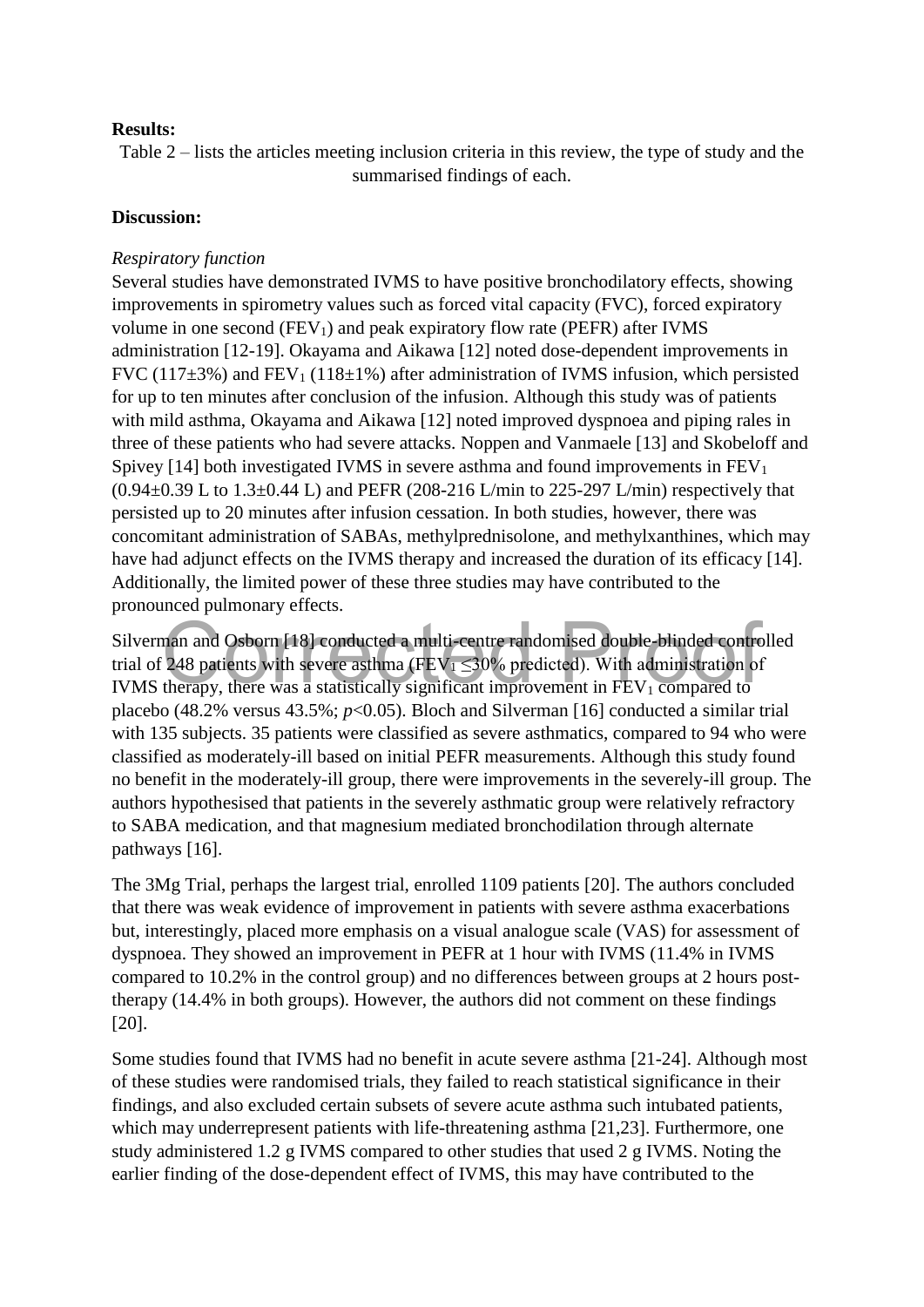negative findings in this study [22]. Furthermore, a large trial by Hirashima and Yamana [24] found IVMS had no beneficial impact on 28-day mortality compared to placebo. Here, 619 patients received IVMS and 14,122 received a placebo. However, the authors concluded that further studies are required to clarify the effects of IVMS on severe asthma-related mortality [24].

Overall, three meta-analyses of a total of 21 studies suggested that pooled results failed to demonstrate statistically significant evidence for benefit across all asthma severity groups [25-27]. Kew *et al*. [28] examined 14 studies with 2313 patients who were randomised to receive 1.2-2 g IVMS or placebo. Patients that were given a beta-2 agonist, corticosteroids, and oxygen were included in the study. The authors concluded that the evidence supported use of magnesium, in combination with standard therapy, to reduce hospital admissions and improve spirometric indices of lung function. However, the authors commented that differences in the trial designs of the reviewed papers — whether the concomitant use of medications or asthma severity — altered the treatment effect of IVMS. Moreover, the research suggests that IVMS should be used as adjunct therapy or reserved for patients who fail to respond to initial therapies [25,27].

### *Hospital admissions*

There are conflicting results regarding the effects of IVMS on hospital admissions in the setting of acute asthma. Many studies have noted reduced admission rates [14,16,19,20]. The 3Mg Trial highlighted that 72% of patients given IVMS were admitted to hospital within seven days from presentation compared to 78% of controls [20]. However, other studies found little to no differences in admission rates [18,21]. In the study by Silverman and Osborn [18], admissions were counted at four hours post-presentation to the emergency department. This may not be representative of admissions since, for instance, some patients may require a longer emergency department stay to be stabilised before being admitted. Boonyavorakul and Thakkinstian [21] found a lower hospital admission rate in the magnesium group but this failed to achieve statistical significance. Furthermore, the authors noted that the lower study power may have contributed to the non-significant findings. Nevertheless, a meta-analysis reported that, whilst overall there was no difference in hospital admissions, admissions in the subgroup of patients with severe asthma tended to be lower in those treated with IVMS compared with placebo (OR 0.10; 95% CI 0.04-0.27) [26]. Currently, the evidence favours reduced admissions but further robust research is required to elucidate this point, and to see if there have been reductions in length of hospital stay. Let to no differences in admission rates [18,21]. In the study by Silverman and little to no differences in admission rates [18,21]. In the study by Silverman and [18], admissions were counted at four hours post-presentati

### *Biochemical effects*

Research highlights that magnesium is a predominantly intracellular ion, and therefore serum levels may not reflect intracellular concentrations [13]. It is possible to have normal serum levels of magnesium with intracellular depletion [29]. Studies have shown that in asthmatic patients, intracellular magnesium levels are depleted in comparison to their non-asthmatic counterparts. Furthermore, the use of adrenergic stimulation and sympathomimetic medication during an acute asthma exacerbation can decrease magnesium levels through urinary loss and intracellular shift [30]. Noppen and Vanmaele [13] examined serum and intracellular concentrations of magnesium following IVMS infusion and found that the magnesium concentrations in red blood cells did not significantly differ after the magnesium infusion [13]. Dominguez and Barbagallo [31] analysed magnesium levels in erythrocytes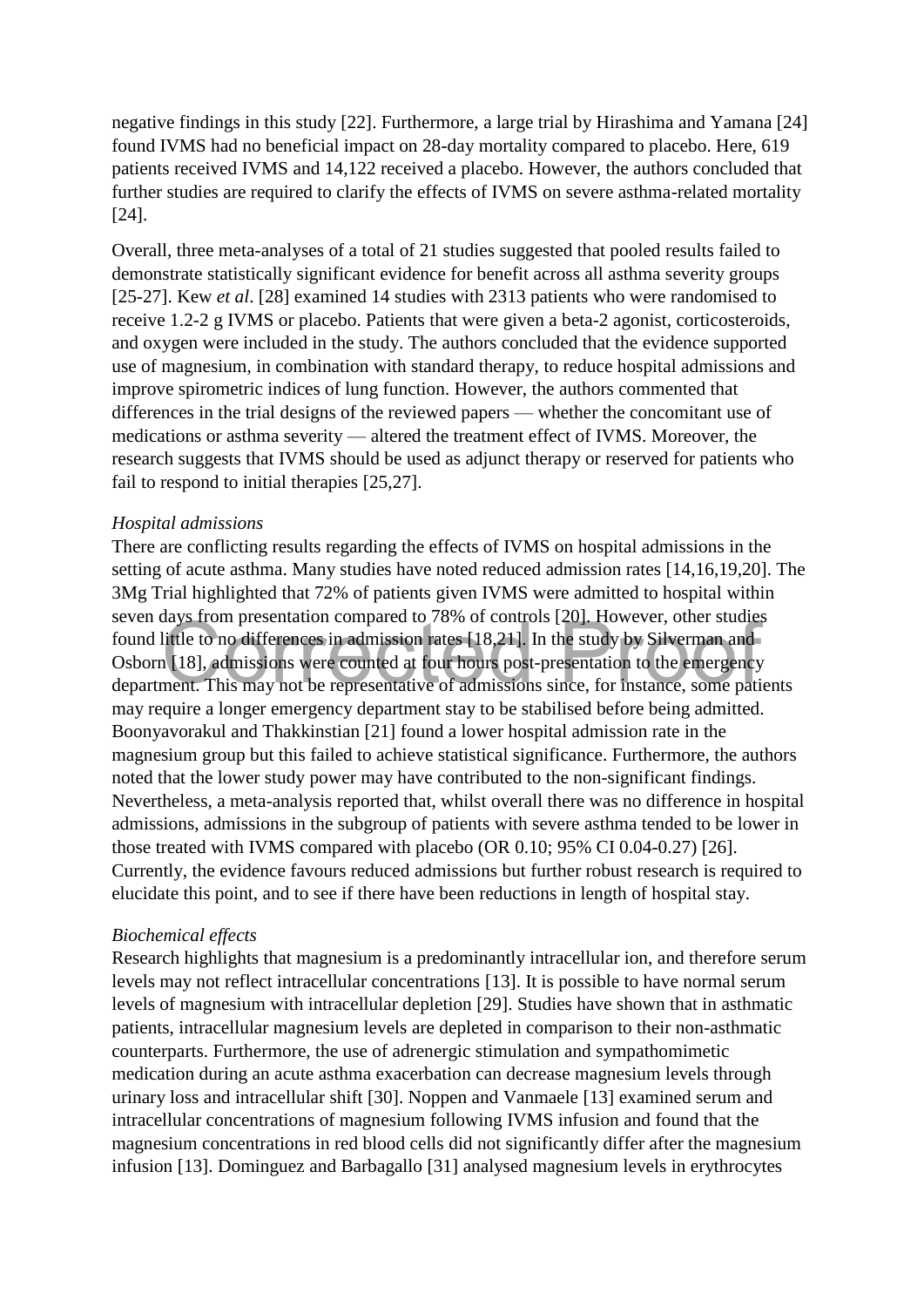and found that intracellular magnesium concentrations were significantly lower in asthmatic patients. Intracellular magnesium levels appear to correlate with bronchial reactivity to methacholine in atopic subjects with and without asthma, and with and without bronchial hyper-reactivity [31]. In a 2001 study conducted by Schenk and Vonbank [15], 30 patients with known bronchial hyper-reactivity were trialled on either intravenous magnesium or a placebo. Patients who demonstrated bronchoconstriction went on to have a subsequent bronchial provocation test with methacholine. The study concluded that the use of magnesium significantly improved bronchial hyper-reactivity. In the magnesium infusion group, 30% of subjects regained their baseline  $FEV_1$ , compared to just 10% in the placebo group. The authors recommended using magnesium as an adjunct to standard therapy [15]. This study did not measure intracellular magnesium levels but hypothesised that subjects may have had some intracellular depletion. While Schenk and Vonbank [15] used methacholine as a source of bronchial provocation, Hill and Britton [32] found that IVMS did not alter airway reactivity when using inhaled histamine for bronchial provocation [32]. This discrepancy remains unclear given that magnesium has anti-inflammatory properties [11].

### *Adverse effects*

Concerns have been raised over the potential side effects of hypermagnesaemia, including arrhythmia, hypotension, and loss of deep tendon reflexes [17]. None of the studies in this review found patients who experienced or demonstrated symptoms of hypermagnesemia after 2 g of magnesium infused over 20 minutes. However, some patients experienced palpitations, tremors, anxiety, dry mouth, and nausea, which authors attributed to salbutamol or other SABA agents [18]. The most commonly recognised symptom of magnesium administration is a cutaneous warmth which is well-tolerated by most patients [28]. The use of magnesium in severe asthma exacerbations has been demonstrated to counteract the tachycardia of sympathomimetic medications. This occurs by inhibiting calcium influx and blocking outward movement of potassium through ion channels in myocytes [33]. Sydow and Crozier [29] utilised high-dose IVMS (10-20 g over 1 hour) in ventilated patients with status asthmaticus, noting that two patients had arterial hypotension as a side effect of the treatment [29]. Nevertheless, this hypotension could be treated with vasopressors [34]. Thus, it appears IVMS administered acutely is safe and well-tolerated with minor adverse effects. agents [18]. The most commonly recognised symptom of magnesium administrate also warmth which is well-tolerated by most patients [28]. The use of magnesium as thm exacerbations has been demonstrated to counteract the tachy

### **Australian Guidelines**

Currently, the Australian guidelines recommend a graduated therapy for treatment of severe asthma. This starts with intermittent or continuous nebulisation of bronchodilators. The guidelines recommend repeat nebulisation in patients that respond poorly to initial therapy. After subsequent nebulisation, the guidelines recommend use of 10 mmol magnesium sulphate (equivalent of 2.5 g) over 20 minutes [7].

Despite lack of Australian-specific data involving the therapeutic use of IVMS, the current literature available would support the use of magnesium routinely in adult patients with severe or life-threatening exacerbations of asthma. IVMS would be best utilised in combination with standard therapy including oxygen, inhaled beta-2 agonists, inhaled antimuscarinic agents, and corticosteroids in severe exacerbations.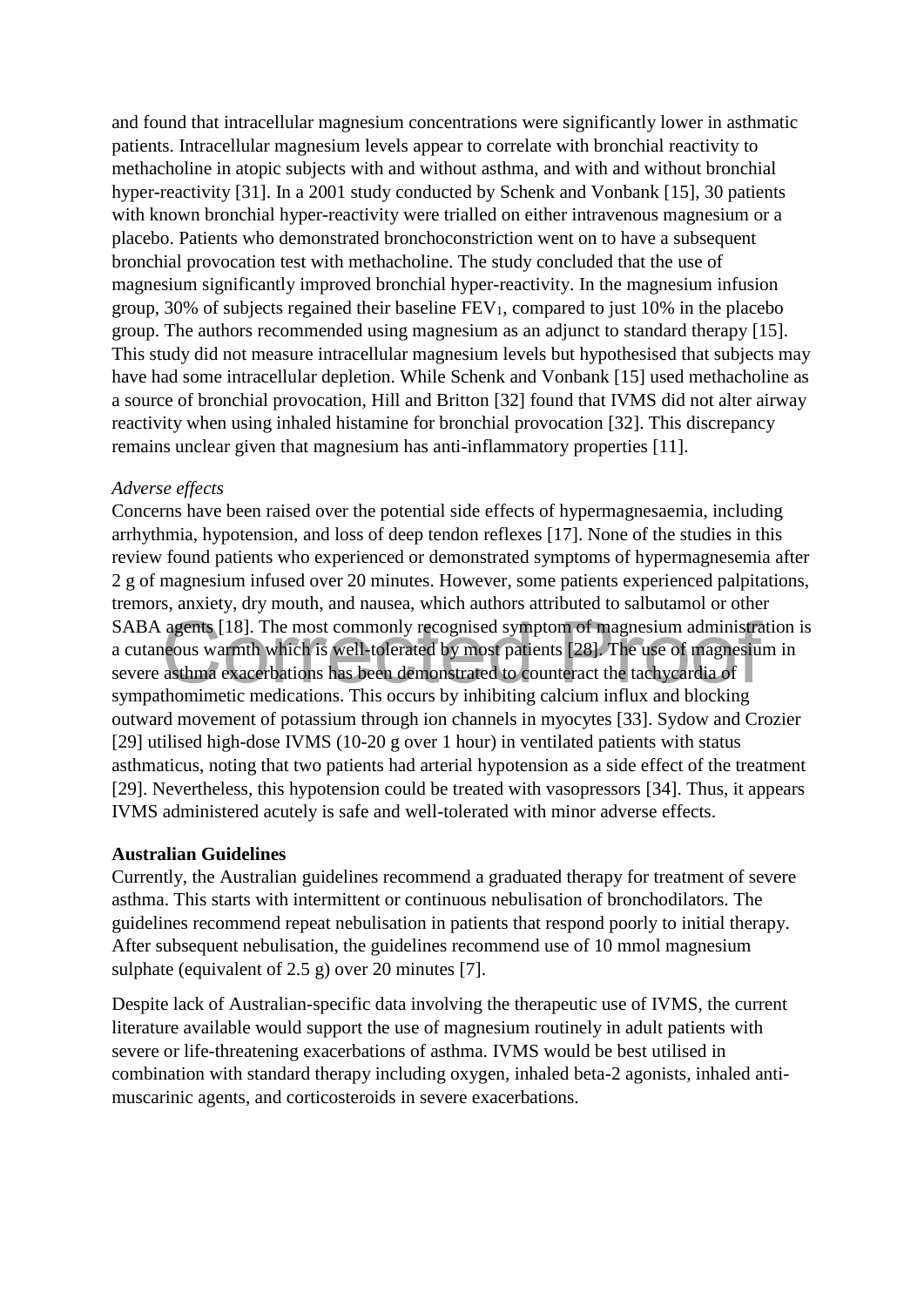### **Limitations**

This paper did not include unpublished research or research that is not published in English, raising the potential for selection bias.

### **Conclusion**

Evidence for the role of IVMS in the treatment of acute exacerbations of asthma remains conflicting. The literature appears to support the use of magnesium in severe exacerbations of asthma, defined as a  $FEV_1 < 30\%$  of predicted. In reviewing the literature, magnesium has the greatest effect when given with standard therapy to treat exacerbations of asthma. In some studies, IVMS appears to be beneficial in reducing hospital admission rates in severe asthma exacerbations. Current literature suggests that IVMS may be considered as a first-line therapy in conjunction with current standard therapy in Australia.

### **References**

[1] ABS. Asthma. Profiles of Health, Australia [Internet]. 2013. Available from: http://www.abs.gov.au/ausstats/abs@.nsf/Lookup/4338.0main+features152011-13. [2] Fireman P. Understanding asthma pathophysiology. Allergy and asthma proceedings. 2003;24(2):79-83.

[3] Shah R, Saltoun CA. Chapter 14: Acute severe asthma (status asthmaticus). Allergy and asthma proceedings. 2012;33 Suppl 1:S47-50.

[4] Louie S, Morrissey BM, Kenyon NJ, Albertson TE, Avdalovic M. The critically ill asthmatic--from ICU to discharge. Clin Rev Allergy Immunol. 2012;43(1-2):30-44. [5] McFadden ER, Jr., Hejal R. Asthma. Lancet (London, England). 1995;345(8959):1215- 20. asthmatic-from ICU to discharge. Clin Rev Allergy Immunol. 2012;43(1-2):30-44.<br>
[5] McFadden ER, Jr., Hejal R. Asthma. Lancet (London, England). 1995;345(8959): 1215-<br>
20.<br>
[6] Albertson TE, Sutter ME, Chan AL. The acute m

Immunol. 2015;48(1):114-25.

[7] Managing Acute Asthma in Clinical Settings. Australian Asthma Handbook [Internet]. 2016. Available from: http://www.asthmahandbook.org.au/acute-asthma/clinical.

[8] Higgins JC. The 'crashing asthmatic.'. Am Fam Physician. 2003;67(5):997-1004.

[9] Sinert R, Spektor M, Gorlin A, Doty C, Rubin A, Altura BT, et al. Ionized magnesium levels and the ratio of ionized calcium to magnesium in asthma patients before and after treatment with magnesium. Scand J Clin Lab Invest. 2005;65(8):659-70.

[10] de Baaij JH, Hoenderop JG, Bindels RJ. Magnesium in man: implications for health and disease. Physiol Rev. 2015;95(1):1-46.

[11] Saris NE, Mervaala E, Karppanen H, Khawaja JA, Lewenstam A. Magnesium. An update on physiological, clinical and analytical aspects. Clin Chim Acta; international journal of clinical chemistry. 2000;294(1-2):1-26.

[12] Okayama H, Aikawa T, Okayama M, Sasaki H, Mue S, Takishima T. Bronchodilating effect of intravenous magnesium sulfate in bronchial asthma. JAMA. 1987;257(8):1076-8. [13] Noppen M, Vanmaele L, Impens N, Schandevyl W. Bronchodilating effect of

intravenous magnesium sulfate in acute severe bronchial asthma. Chest. 1990;97(2):373-6. [14] Skobeloff EM, Spivey WH, McNamara RM, Greenspon L. Intravenous magnesium sulfate for the treatment of acute asthma in the emergency department. JAMA. 1989;262(9):1210-3.

[15] Schenk P, Vonbank K, Schnack B, Haber P, Lehr S, Smetana R. Intravenous magnesium sulfate for bronchial hyperreactivity: a randomized, controlled, double-blind study. Clin Pharmacol Ther. 2001;69(5):365-71.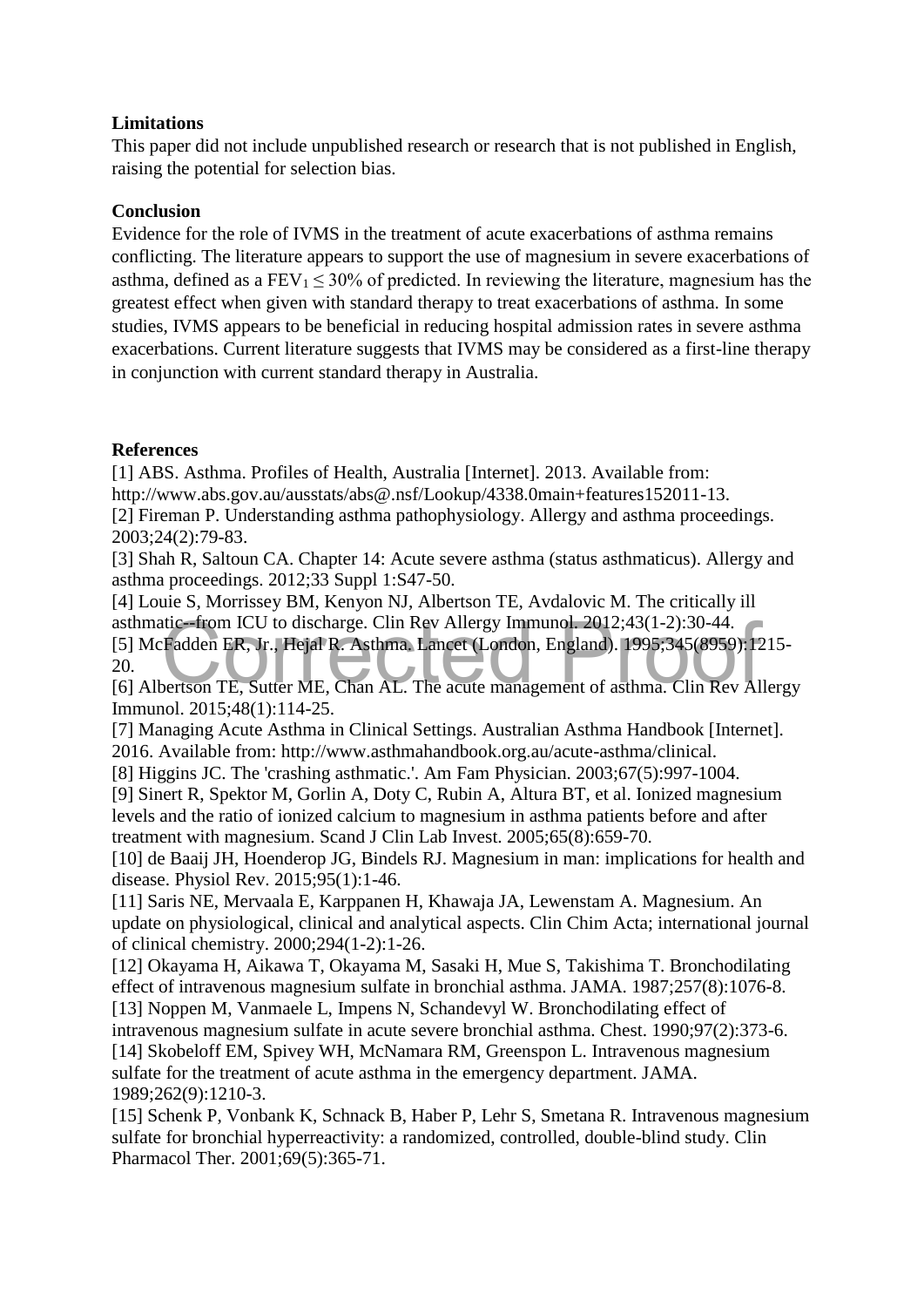[16] Bloch H, Silverman R, Mancherje N, Grant S, Jagminas L, Scharf SM. Intravenous magnesium sulfate as an adjunct in the treatment of acute asthma. Chest. 1995;107(6):1576- 81.

[17] Sharma SK, Bhargava A, Pande JN. Effect of parenteral magnesium sulfate on pulmonary functions in bronchial asthma. J Asthma. 1994;31(2):109-15.

[18] Silverman RA, Osborn H, Runge J, Gallagher EJ, Chiang W, Feldman J, et al. IV magnesium sulfate in the treatment of acute severe asthma: a multicenter randomized controlled trial. Chest. 2002;122(2):489-97.

[19] Singh AK, Gaur S, Kumar R. A randomized controlled trial of intravenous magnesium sulphate as an adjunct to standard therapy in acute severe asthma. Iran J allergy asthma immunol. 2008;7(4):221-9.

[20] Goodacre S, Cohen J, Bradburn M, Gray A, Benger J, Coats T. Intravenous or nebulised magnesium sulphate versus standard therapy for severe acute asthma (3Mg trial): a doubleblind, randomised controlled trial. The Lancet Respiratory medicine. 2013;1(4):293-300.

[21] Boonyavorakul C, Thakkinstian A, Charoenpan P. Intravenous magnesium sulfate in acute severe asthma. Respirology (Carlton, Vic). 2000;5(3):221-5.

[22] Bradshaw TA, Matusiewicz SP, Crompton GK, Innes JA, Greening AP. Intravenous magnesium sulphate provides no additive benefit to standard management in acute asthma. Respir Med. 2008;102(1):143-9.

[23] Tiffany BR, Berk WA, Todd IK, White SR. Magnesium bolus or infusion fails to improve expiratory flow in acute asthma exacerbations. Chest. 1993;104(3):831-4.

[24] Hirashima J, Yamana H, Matsui H, Fushimi K, Yasunaga H. Effect of intravenous magnesium sulfate on mortality in patients with severe acute asthma. Respirology (Carlton, Vic). 2016;21(4):668-73.

[25] Alter HJ, Koepsell TD, Hilty WM. Intravenous magnesium as an adjuvant in acute bronchospasm: a meta-analysis. Ann Emerg Med. 2000;36(3):191-7. Coro, 21(4).000-75.<br>Iter HJ, Koepsell TD, Hilty WM. Intravenous magnesium as an adjuvant in acute<br>lospasm: a meta-analysis. Ann Emerg Med. 2000;36(3):191-7.<br>owe BH, Bretzlaff JA, Bourdon C, Bota GW, Camargo CA, Jr. Magnesi

[26] Rowe BH, Bretzlaff JA, Bourdon C, Bota GW, Camargo CA, Jr. Magnesium sulfate for treating exacerbations of acute asthma in the emergency department. The Cochrane Database Syst Rev. 2000(2):Cd001490.

[27] Shan Z, Rong Y, Yang W, Wang D, Yao P, Xie J, et al. Intravenous and nebulized magnesium sulfate for treating acute asthma in adults and children: a systematic review and meta-analysis. Respir Med. 2013;107(3):321-30.

[28] Kew, KM; Kirtchuk, L; Michell, CI. Intravenous Magnesium Sulphate for Treating Adults with Acute Asthma in the Emergency Department. The Cochrane Database Syst Rev. (5)CD010909, 2014 May 28.

[29] Sydow M, Crozier TA, Zielmann S, Radke J, Burchardi H. High-dose intravenous magnesium sulfate in the management of life-threatening status asthmaticus. Intensive care Med. 1993:19(8):467-71.

[30] Bodenhamer J, Bergstrom R, Brown D, Gabow P, Marx JA, Lowenstein SR. Frequently nebulized beta-agonists for asthma: effects on serum electrolytes. Ann Emerg Med. 1992;21(11):1337-42.

[31] Dominguez LJ, Barbagallo M, Di Lorenzo G, Drago A, Scola S, Morici G, et al. Bronchial reactivity and intracellular magnesium: a possible mechanism for the bronchodilating effects of magnesium in asthma. Clin Sci (London, England : 1979). 1998;95(2):137-42.

[32] Hill JM, Britton J. Effect of intravenous magnesium sulphate on airway calibre and airway reactivity to histamine in asthmatic subjects. Br J Clin Pharmacol. 1996;42(5):629-31. [33] Sellers WF. Inhaled and intravenous treatment in acute severe and life-threatening asthma. Br J Anaesth. 2013;110(2):183-90.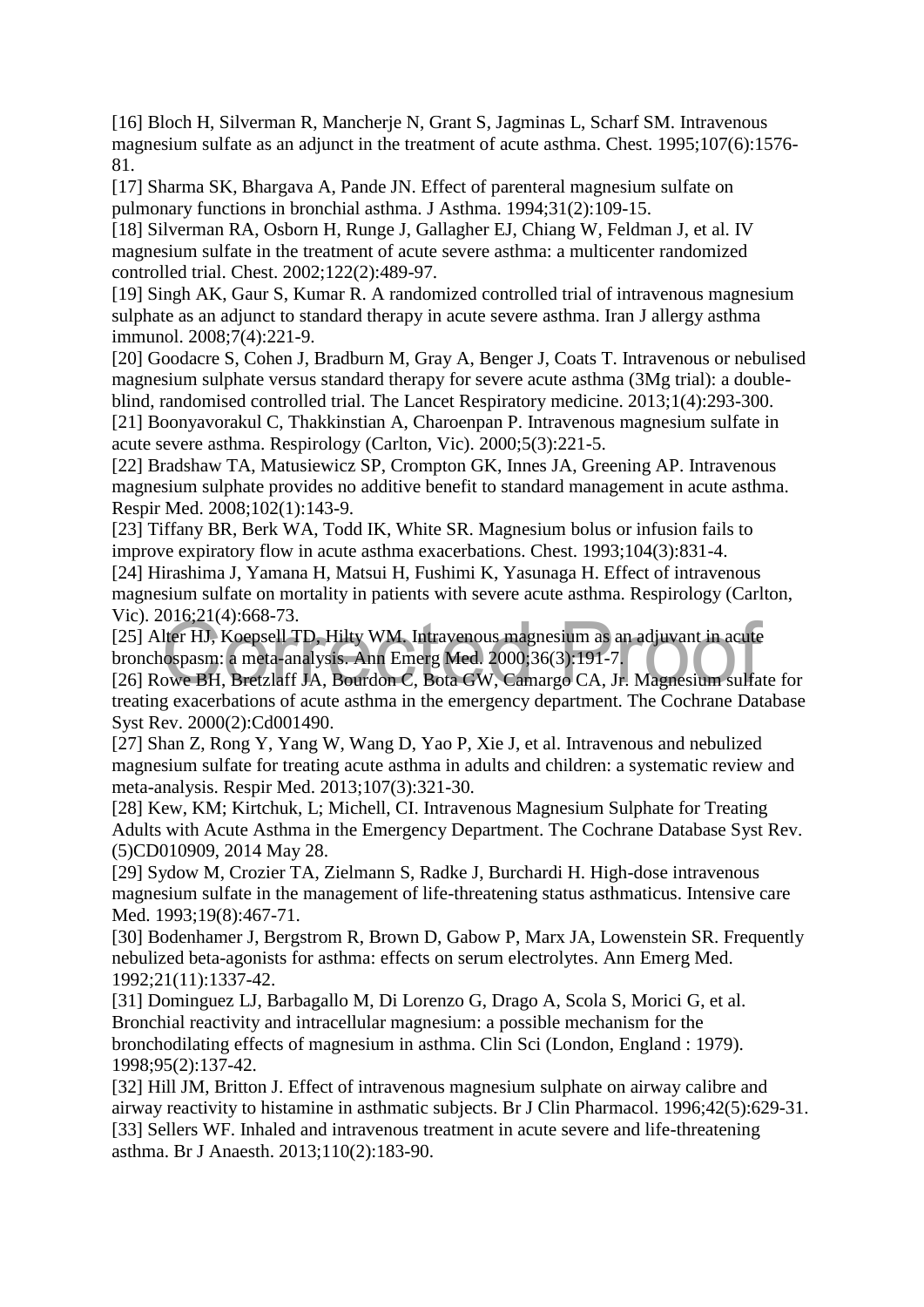[34] Okayama H, Okayama M, Aikawa T, Sasaki M, Takishima T. Treatment of status asthmaticus with intravenous magnesium sulfate. J Asthma. 1991;28(1):11-7.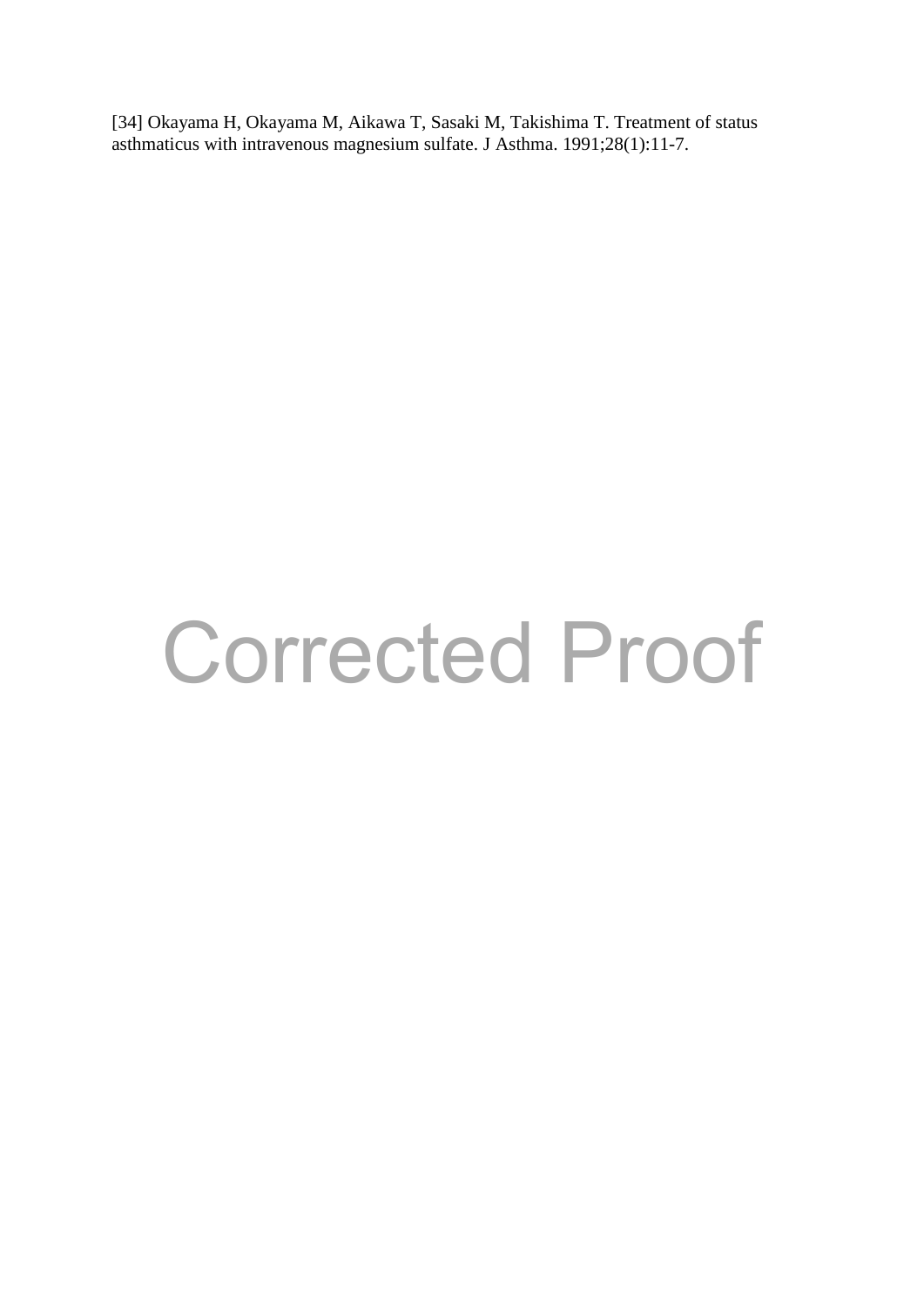*Table 1. Classification system for asthma severity based on Forced Expiratory Volume in one second (FEV1) predicted or personal best. Adapted from Albertson et al. [6]*

| <b>Classification</b> | <b>Signs and Symptoms</b>                                                                                     | FEV <sub>1</sub> |
|-----------------------|---------------------------------------------------------------------------------------------------------------|------------------|
| Mild                  | Dyspnoea only with activity, wheezing                                                                         | $>70\%$          |
| Moderate              | Dyspnoea interferes with or limits usual activity, wheezing                                                   | 40-69%           |
| Severe                | Dyspnoea at rest, interferes with speaking full sentences,<br>decreased breath sounds, reduced wheezing       | $<$ 40%          |
| Life-<br>threatening  | Too dyspnoeic to speak, perspiring, may lack air movement<br>and wheezing (silent chest), cyanosed, lethargic | $<25\%$          |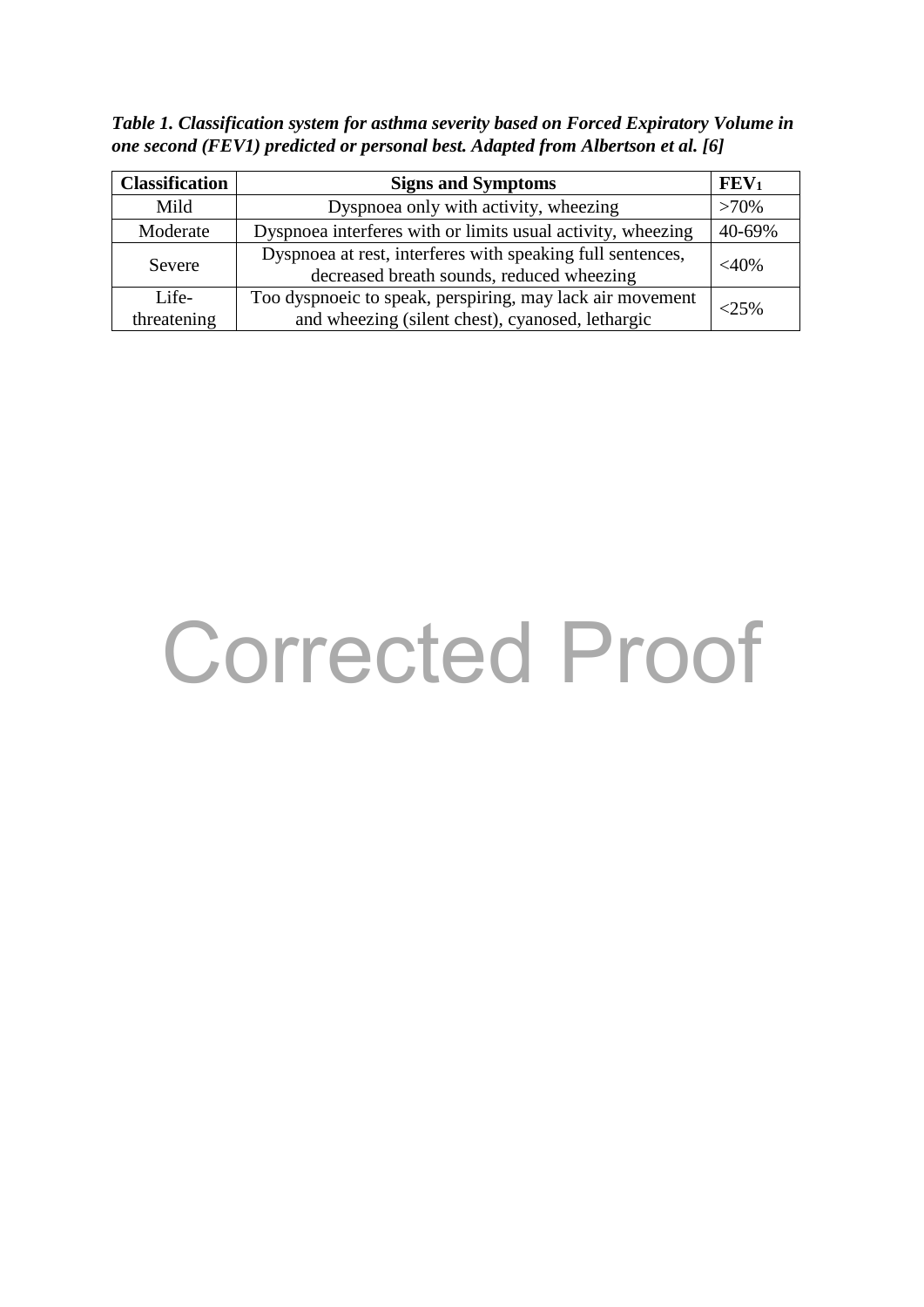*Table 2. Studies included in the literature review. N = sample size; RCT = Randomised Controlled Trial; CI = Confidence Interval; AUC = area under curve; PEFR = Peak Expiratory Flow Rate; FVC = Forced Vital Capacity; FEV1 = Forced Vital Capacity in 1 second; SMD = Standardized mean differences.* 

| <b>Study</b>          | <b>Design</b>      | ${\bf N}$ | <b>Objectives</b>                                  | <b>Outcome</b>                                             | <b>Statistics</b>                               |
|-----------------------|--------------------|-----------|----------------------------------------------------|------------------------------------------------------------|-------------------------------------------------|
| Okayama et al. [12]   | Crossover          | 10        | IVMS in acute and severe asthma exacerbations      | Improved respiratory resistance, FEV <sub>1</sub> and FVC  | <b>IVMS</b> improvement                         |
| 1987, USA             |                    |           |                                                    |                                                            | Respiratory resistance:                         |
|                       |                    |           |                                                    |                                                            | $71\% \pm 3\%$ , FVC: $117\% \pm 5\%$ ,         |
|                       |                    |           |                                                    |                                                            | FEV: 118%±1% compared                           |
|                       |                    |           |                                                    |                                                            | to baseline                                     |
|                       |                    |           |                                                    |                                                            | $p \leq 0.05$                                   |
| Noppen et al. [13]    | Drug response      | 6         | IVMS vs. albuterol on $FEV1$                       | Significant improvement $FEV1$ with IVMS                   | FEV <sub>1</sub> following IVMS                 |
| 1990, USA             |                    |           |                                                    |                                                            | administration 0.94±0.39 L                      |
|                       |                    |           |                                                    |                                                            | to $1.3 \pm 0.44$ L                             |
|                       |                    |           |                                                    |                                                            | p<0.05                                          |
| Skobeloff et al. [14] | <b>RCT</b>         | 38        | IVMS in poor responders to first-line therapy      | IVMS improved FEV <sub>1</sub> vs. placebo                 | 225-297 L/min IVMS group                        |
| 1990. USA             | Double blind       |           |                                                    |                                                            | vs. 208-216 L/min placebo                       |
|                       |                    |           |                                                    |                                                            | (p-value not stated)                            |
| Tiffany et al. [23]   | <b>RCT</b>         | 48        | IVMS $2$ g loading + infusion vs. loading only vs. | No significant changes in $FEV1$ or $PEFR$                 | $FEV_1 = 0.036$ ,                               |
| 1993, USA             | Double blind       |           | placebo on FEV <sub>1</sub> or PEFR                |                                                            | $p=0.96$                                        |
|                       |                    |           |                                                    |                                                            | $PEFR = 0.51$ ,                                 |
|                       |                    |           |                                                    |                                                            | $p=0.61$                                        |
| Sharma et al. [17]    | Single blind       | 18        | IVMS vs. normal saline in known asthmatics without | IVMS significantly increased FEV <sub>1</sub> , FEF 25-75% | FVC pre-treatment                               |
| 1994, England         | Crossover          |           | exacerbation                                       | and $V_{50}$                                               | $2.75 \pm 0.88$ , after IVMS<br>$2.86 \pm 0.87$ |
|                       |                    |           |                                                    |                                                            | $FEV1$ pre-treatment                            |
|                       |                    |           |                                                    |                                                            | $1.60\pm0.63$ , after IVMS                      |
|                       |                    |           |                                                    |                                                            | $1.74 \pm 0.67$                                 |
|                       |                    |           |                                                    |                                                            | p<0.05                                          |
| Bloch et al. [16]     | <b>RCT</b>         | 135       | IVMS + standard therapy effects on pulmonary       | No statistically significant changes in cohort             | Overall cohort:                                 |
| 1995, USA             | Double blind       |           | function test and admission rates                  | overall, but there were statistically significant          | Hospital admission: 35.3%                       |
|                       |                    |           |                                                    | improvements in FEV1 and admissions rates in a             | placebo, 25.4% IVMS                             |
|                       |                    |           |                                                    | subgroup of patients with severe exacerbations             | $(p=0.21)$                                      |
|                       |                    |           |                                                    |                                                            | Subgroup with severe                            |
|                       |                    |           |                                                    |                                                            | exacerbations:                                  |
|                       |                    |           |                                                    |                                                            | admission rates 78.6%                           |
|                       |                    |           |                                                    |                                                            | placebo, 33.3% IVMS                             |
|                       |                    |           |                                                    |                                                            | $(p=0.009)$                                     |
|                       |                    |           |                                                    |                                                            | $FEV_1(p<0.05)$                                 |
| Hill and Britton [31] | <b>RCT</b>         | 20        | Histamine provocation test IVMS vs. placebo on     | Weak bronchodilator effect. AUC significantly              | AUC, $p=0.049$                                  |
| 1996, England         | Double blind       |           | AUC for change in $FEV1$                           | higher in the magnesium group. No significant              | Histamine provocation                           |
|                       |                    |           |                                                    | difference between IVMS vs. placebo on                     | $p=0.7$                                         |
|                       |                    |           |                                                    | histamine provocation                                      |                                                 |
| Alter et al. [25]     | Meta-analysis of 9 | 859       | IVMS bolus in acute asthma exacerbations           | Adjuvant bolus IVMS statistically beneficial in            | 95% CI (0.028-0.297);                           |
| 2000, USA             | trials             |           |                                                    | improving spirometric airway function by 16%               | $p=0.02$                                        |
|                       |                    |           |                                                    | of a standard deviation                                    |                                                 |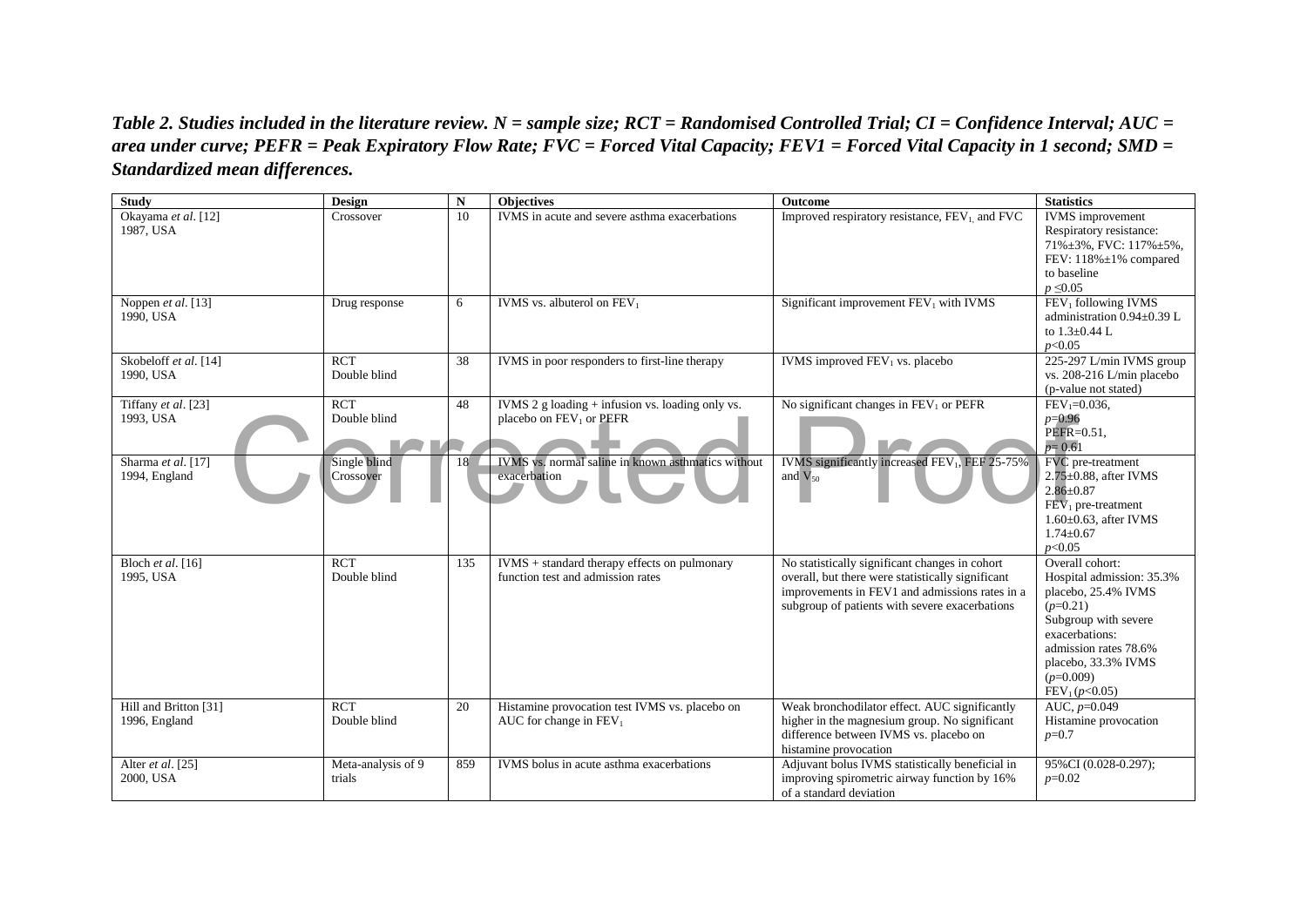| Boonyavorakul et al. [21]<br>2000. Australia | $\overline{RCT}$<br>Double blind                       | 33   | 2 g IVMS vs. standard therapy on severity score and<br>admissions                                                                                               | No statistically significant improvement                                                                                                                                              | Admission: 95% CI (0.19-<br>2.67)                                                                                                                                                                                                                                                   |
|----------------------------------------------|--------------------------------------------------------|------|-----------------------------------------------------------------------------------------------------------------------------------------------------------------|---------------------------------------------------------------------------------------------------------------------------------------------------------------------------------------|-------------------------------------------------------------------------------------------------------------------------------------------------------------------------------------------------------------------------------------------------------------------------------------|
|                                              |                                                        |      |                                                                                                                                                                 |                                                                                                                                                                                       | Severity score: $p=0.366$                                                                                                                                                                                                                                                           |
| Rowe et al. [26]<br>2000, England            | Meta-analysis of 5<br>adult and 2 paediatric<br>trials | 665  | Adjuvant IVMS in acute asthma in the emergency<br>department in terms of FEV <sub>1</sub> , PEFR, and hospital<br>admissions                                    | Not for routine use in all severities of asthma<br>exacerbations. Severe exacerbations improved<br>FEV <sub>1</sub> and PEFR                                                          | <b>Respiratory function:</b><br>SMD, 0.30; 95% CI (0.05-<br>$0.55$ ; $p=0.02$ ;<br>Hospital Admission:<br>RR 0.86; 95%CI (0.73-<br>$1.01$ ; $p=0.06$                                                                                                                                |
| Schenk et al. [15]<br>2001, USA              | <b>RCT</b><br>Double blind                             | 30   | IVMS bronchodilation post-methacholine<br>provocation                                                                                                           | Significantly increased FEV <sub>1</sub> approximately 20%<br>vs. placebo                                                                                                             | The time to decrease FEV1<br>by 20% following dosing of<br>methacholine was<br>$0.83 \pm 0.54$ mg/mL to<br>$1.31 \pm 0.66$ mg/mL,<br>$p=0.0001$ in IVMS,<br>compared to no change in<br>the placebo group<br>$(0.86 \pm 0.52 \text{ mg/mL to}$<br>$0.91 \pm 0.54$ mg/mL, $p=0.83$ ) |
| Silverman et al. [18]<br>2002, USA           | $\overline{RCT}$<br>Double blind                       | 248  | IVMS vs. placebo in severe asthma ( $\overline{\text{FEV}_1}$ <30%)                                                                                             | Improved FEV <sub>1</sub>                                                                                                                                                             | IVMS group mean $FEV1$ of<br>48.2% predicted, compared<br>to 43.5% predicted placebo<br>group<br>$p=0.045$                                                                                                                                                                          |
| Singh et al. [19]<br>2008, Iran              | <b>RCT</b><br>Single blind                             | 10   | IVMS vs. placebo                                                                                                                                                | Statistically significant improvement FEV1<br>6.07%                                                                                                                                   | IVMS: 40.77+9.2%<br>improvement from baseline,<br>Control: 34.7+7.3%<br>improvement                                                                                                                                                                                                 |
| Bradshaw et al. [22]<br>2008, England        | <b>RCT</b><br>Double blind                             | 129  | 1.2 g IVMS vs. placebo in patients with PEF<75%                                                                                                                 | No benefit with regards to hospital admission<br>rates or % predicted PEF at 60 min for the whole<br>group, or for subgroups of life-threatening,<br>severe and moderate acute asthma | Hospital admission rate:<br>IVMS 79%, placebo 78%<br>$p=0.98$<br>Predicted PEF at endpoint<br>IVMS 63.7%, placebo 61.6<br>$p=0.63$                                                                                                                                                  |
| Goodacre et al. [20]<br>2013, England        | $\overline{RCT}$<br>Double blind                       | 1109 | IVMS and nebulised magnesium vs. placebo on<br>admissions and breathlessness                                                                                    | No statistically significant improvement in<br>hospital admissions or breathlessness                                                                                                  | Admissions at 4 hours:<br>IVMS 279, placebo 278<br>$(p=0.083)$<br>Change in % predicted<br>PEFR at 1 hour: IVMS<br>11.4%, placebo 10.2%                                                                                                                                             |
| Shan et al. [27]<br>2013, England            | Meta-analysis of 11<br>adult trials                    | 1754 | IVMS and nebulised magnesium in adults and<br>children with acute asthma                                                                                        | Significant improvement in respiratory function<br>but weak evidence on admission rates                                                                                               | Respiratory function:<br>SMD, 0.30; 95%CI (0.05-<br>$0.55$ ; $p=0.02$<br>Admission: RR 0.86;<br>95% CI (0.73-1.01); p=0.06                                                                                                                                                          |
| Kew et al. [28]<br>2014, USA                 | Meta-analysis of 14<br>adult trials                    | 2313 | Most studies were double-blinded trials comparing a<br>single infusion of 1.2 g or 2 g IV MgSO <sub>4</sub> over 15 to<br>30 minutes versus a matching placebo. | Single infusion of 1.2 g or 2 g IV MgSO <sub>4</sub> over 15<br>to 30 minutes reduces hospital admissions and<br>improves lung function in adults with acute                          | Hospital admission: 0.75;<br>95% CI (0.60-0.92) favours<br>magnesium                                                                                                                                                                                                                |